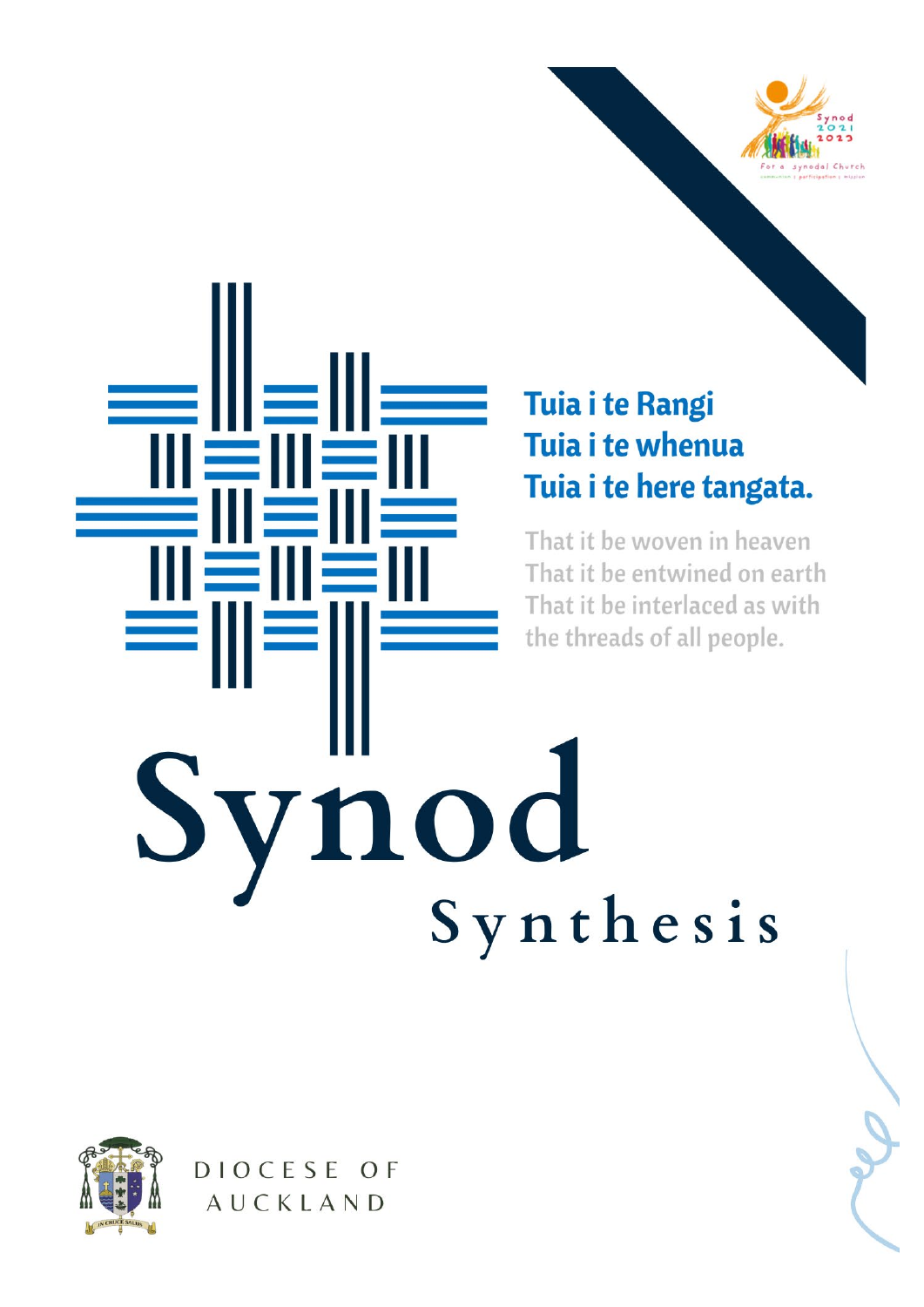

## INTRODUCTION

*"…the purpose of the synthesis is not to present a chronology of the stages of the synodal process that were followed, nor to draw up a report that lists indiscriminately all the points that emerged during the work. as the culmination of a communal spiritual discernment, the synthesis aims to gather and express the fruits of the synodal process in a way that is understandable even to those who did not participate, indicating how the Holy Spirit's call to the Church has been understood in the local context."*

Guidelines for synthesis writing Vatican May  $2022$ 

The diocesan phase of the Synod for a Synodal Church: Communion, Participation, Mission in the Catholic Diocese of Auckland gave an opportunity for the people of the diocese to give voice to their experience, hopes and dreams for the Church. It enabled them to participate in discerning the Spirit calling us forward together.

In this consultative phase submitters who did not participate through the national surveys were not required to disclose their details. This was a deliberate choice responding to initial concerns about the process and a fear that certain voices would be heard more loudly, or responses judged as more or less acceptable if it was known who was responding. Despite this many groups identify themselves. Therefore, although we cannot statistically breakdown the voices, we know that of the over 500 submissions received about 40 % were from individuals. Discerning groups varied in size from 3 to 58. Submissions were received from parishes; both urban and rural, ethnic communities that identified as Pacifica and Asian, lay associations, religious congregations, primary and secondary schools. The age of participants ranged from 11/12-year-olds to 95-years-old.

It is prudent to note that there was no clear voice of the clergy and that although we heard from the young, school communities, Māori, and those that are marginalised from the Church these were not strong voices. It is also notable that many groups appeared homogenous in membership so that often it was listening to people with shared experiences.

#### **Response to the consultation process**

Due to the Covid-19 pandemic the Auckland diocese was under stay-at-home orders at the start of the diocesan process and significant restrictions around gathering were in place until Easter 2022. This frustrated a number of respondents who felt constrained by the use of technological tools such as Zoom believing that gathering digitally significantly reduced the spiritual nature of the process. For others this highlighted the lack of access to technological responses of certain communities.

A range of submissions, especially collected by online survey and submitted by individuals rather than from within communities, expressed a great deal of pent-up cynicism and anger due to experiences from the past or their image of the church. There were strong expressions of hurt, of experiences of lack of acceptance by the church, and even fundamental rejections of the church, specific priests, the hierarchy, and the papacy. Numerous references to priests abusing children and the lack of action by the Church to these crimes were made.

Conversely there is much excitement that the consultation is taking place. It is seen as reviving or completing the emphases of the Second Vatican Council concerning the pilgrim people of God. Many respondents reported both a sense of privilege and relief that there was an opportunity for them to speak of their experience of Church and share dreams of how the Church might go forward.

*I have been waiting for this moment since Vatican II.*

*Thank-you for listening.*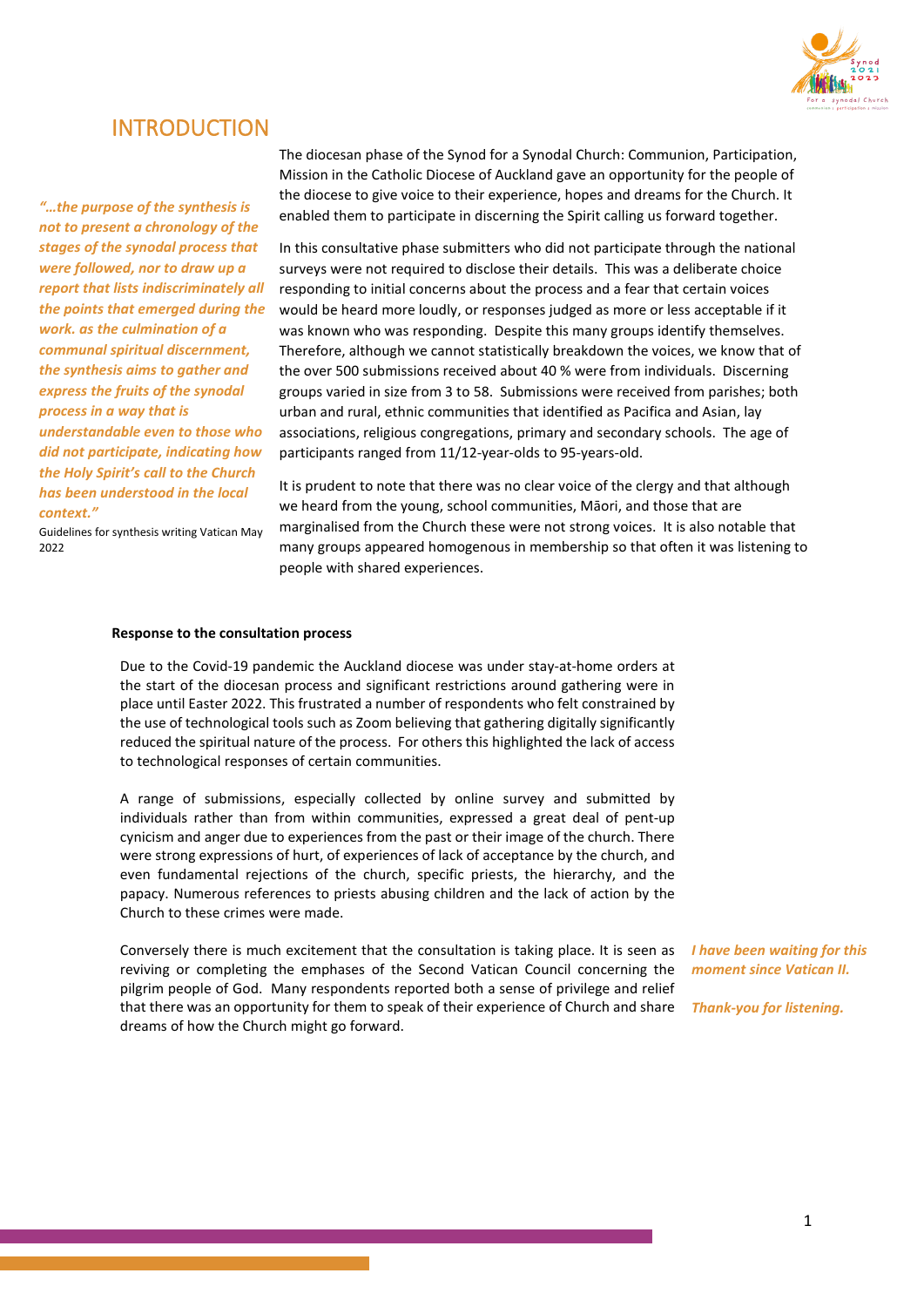

#### **Experiences of the consultation process**

*We shared, expressed, listened, discussed, agreed, and disagreed. We walked together in community, with participation, on a mission.* 

> *It will be whitewashed by the diocese. What we need to say will not go to NZCBC or Vatican.*

*What a privilege, the Church cares about my thoughts*

When reflecting on the experiences of the consultation process as would be expected a range of reactions emerged.

For some participants participation in the process was a *negative* experience they felt unheard. Due to pandemic restrictions others felt that the process suffered because people were *zoomed out*. It was noted that encouraging participation in the process felt like trying to *'light wet wood'*. Anger was expressed that some parish leaders including clergy were dismissive of the Synod and so failed to provide *access* for people to meaningfully participate. Some contributors felt a strong *resistance* within their communities to the Synod. Feelings were also expressed that the process was *confusing*, *bureaucratic*, and *rigid*. Participants were *sceptical* that participation would lead to significant changes in Church.

Overall feedback to the process was *gratitude.* People were thankful that they were invited to the consultation and *welcomed* the opportunity to participate. While acknowledging that being open to *conflicting* experiences and opinions brought about personal *vulnerability*  many saw the consultation *journey* as *ongoing, interesting,* and *useful*, *revealing opportunity for change.* It was perceived as a *challenging* process where *honest* and *thought-provoking* sharing led to *discovery* of a *collective community* response. Many were *excitedly hopeful* that the synodal process would be ongoing and *transformative.*

# **THREADS**

*.* 

Having listened to the call of the Spirit through this process of consultation, the following five key threads were discerned. They all centre around how we are journeying together as Church at this time and how we might go forward as Church. The threads are not distinct but cross and influence one another.

- 1. We heard a call that the Church be *more welcoming of diversity*. Diversity of age, ethnicity, sexual orientation, marriage status and theological perspective.
- 2. We heard a desire for *a richer parish life* with parish organisation leading to a vibrant faith community where spiritual growth was nurtured, liturgy was inclusive and participatory, and schools were connected to the life of the Church.
- 3. We heard *frustrations around the form and function of Church structures* where the gifts and talents of many, particularly women were ignored, and a narrow group were responsible for decisions.
- 4. We heard questions about the *role and formation of priests* and the shadow of *clericalism*.
- 5. We heard concerns about how the church *engaged* with and spoke to concerns of the wider community.

Each of these threads has been unpacked below.

#### THE CHURCH NEEDS TO BE MORE WELCOMING

We heard a call that the Church be more welcoming of diversity. This included diversity of age, ethnicity, sexual orientation, marriage status and theological perspective.

Many submissions strongly expressed their desire that the church be more open, and that groups of people who have felt pushed to the margins or excluded be given a place. Exclusion from communion was a particular concern. Some felt strongly that judgementalism prominent in the past was still too evident. Many felt that people who had felt unwelcome had walked away and the church was diminished by their absence. People wish to feel welcome in church. But it was very understandable that those who had been absent for a long time sensed a feeling of exclusion.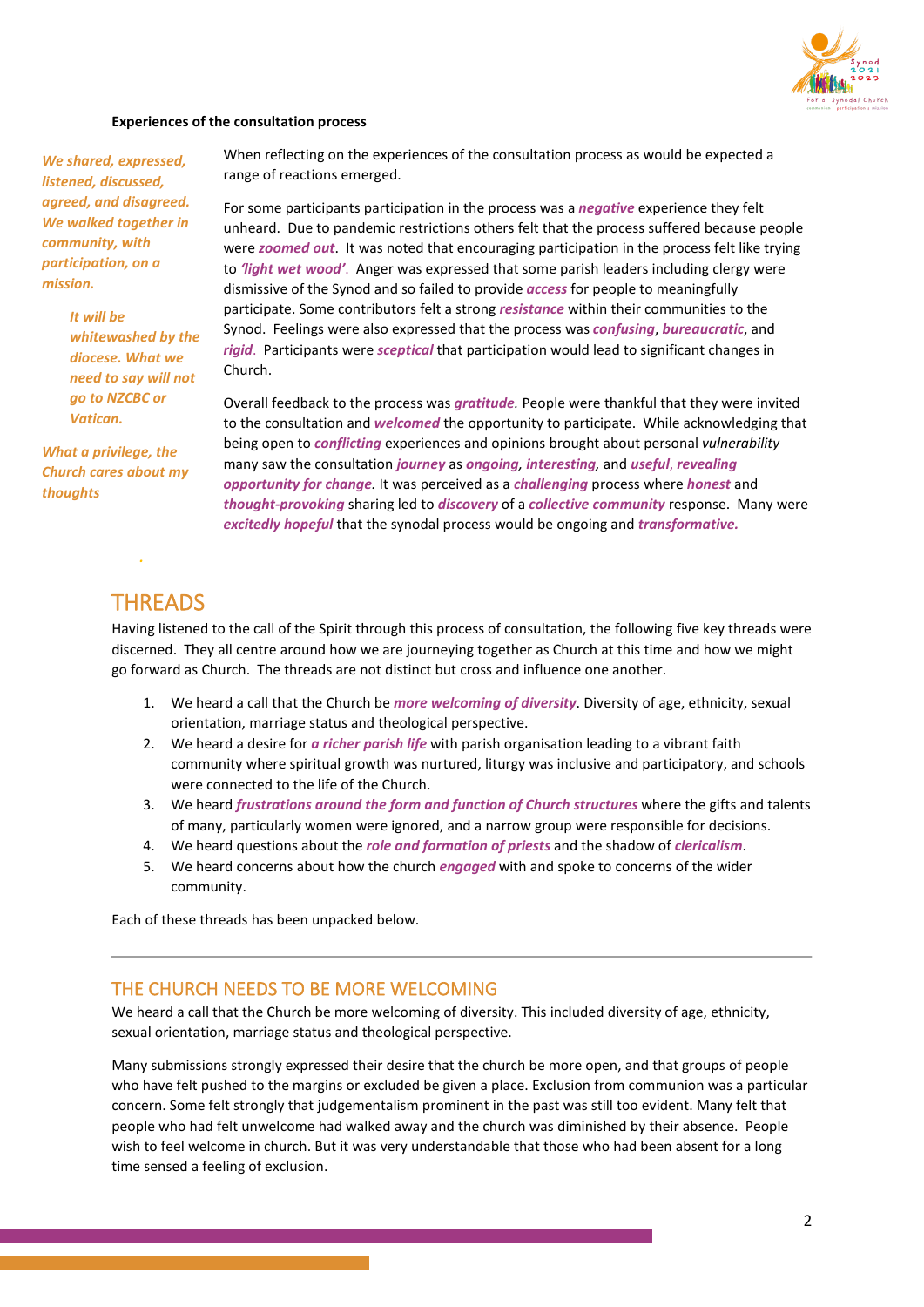

One concern heard was that *young people did not feel welcome*, especially those in their teenage years. Many have drifted away, and little is done to attract them back. Vibrant liturgies, strong youth groups and appropriate faith formation would help.

We heard that the gift and challenges of *ethnic diversity* confront us powerfully. Parishes are ethnically mixed. Some ethnicities have separate chaplaincies. Often minority ethnicities feel themselves on the margin of the New Zealand church and find it hard to feel at home in the church. So, the church feels itself divided into separate groups that meet without really engaging with each other, and everyone is the lesser for it.

**"… we need far more dynamic youth work for our rangitahi, our young people need to see their faith as a place to learn and grow, and the leaders in our church must connect with people who are in touch with our young to make this happen."**

There were two divergent voices in submissions, one saying *"Catholics (priest and lay)* are not welcoming in New Zealand especially to foreigners. They may put a smile *on their face and say welcome but when foreigners want to experience some beauty in the liturgy, they will* 

*immediately [be] cast out as some sort of conservative leper."* The other voice said: *"From my observation some of the ethnic groups remain in clusters."*

Some saw that our parishes are blessed by this diversity but strive to learn how to hear the voices of all the different ethnic groups, and to encourage all to worship and meet together as the people of God.

Many expressed hurt and confusion that *the divorced and remarried were denied communion*. Some shared painful stories of how those whose marriages had ended through domestic violence and the children of such situations were bitter about the church's response. In some cases, an annulment was simply not possible, and the support of the church was lost where it was most needed.

The absence of the marginalised minorities, particularly **LGBTQI+**, was named by many, this deeply affects families and friends. The voice of the church can be perceived as extremely hostile, and many people felt alienated by this voice. While some were anxious that the church does not abandon its traditional teaching, a commonly heard voice was **"sometimes it feels like the Church is always against people and in being so, the journey that is taken quite literally opposes people. I am speaking of prejudices against sexual orientation gender equality."**

There were a few voices from the LGBTQI+ community who responded, and we honour those who feel (for example) that: *"After coming out as gay I find it difficult to go to church and I don't feel I can bring my full self to church."*

The *disabled* often felt that little attention was given to their needs and thus the church sent an unwelcoming message to them. Indeed, they felt that many features of our buildings could be more welcoming to newcomers. There was a strong plea for a wider availability of the sacraments including Mass in NZSL.

The welcome extended to the *isolated* calls for particular thought. For such people, stepping into the church may be difficult, but our welcome can extend to our social media front door.

A welcome will be viewed as false or shallow if it does not give an opportunity to belong. Thus, the call to be welcoming will be needs to reflect our openness to those on the margins.

Some felt that the church had a reputation of pandering to the rich, and that it failed to use its resources to *welcome and support the poor*. The poor were often the marginalised, the new migrants, the ethnic minorities. Some parishes to the needy, but it was harder to welcome them into parish life. As one group said:

*"Don't mix money and status with faith. The poor according to your judgement is always the coloured people. Stop racism in the church. It is hidden and those well-paid Catholics thinks they have more faith than the low income and status Catholics".*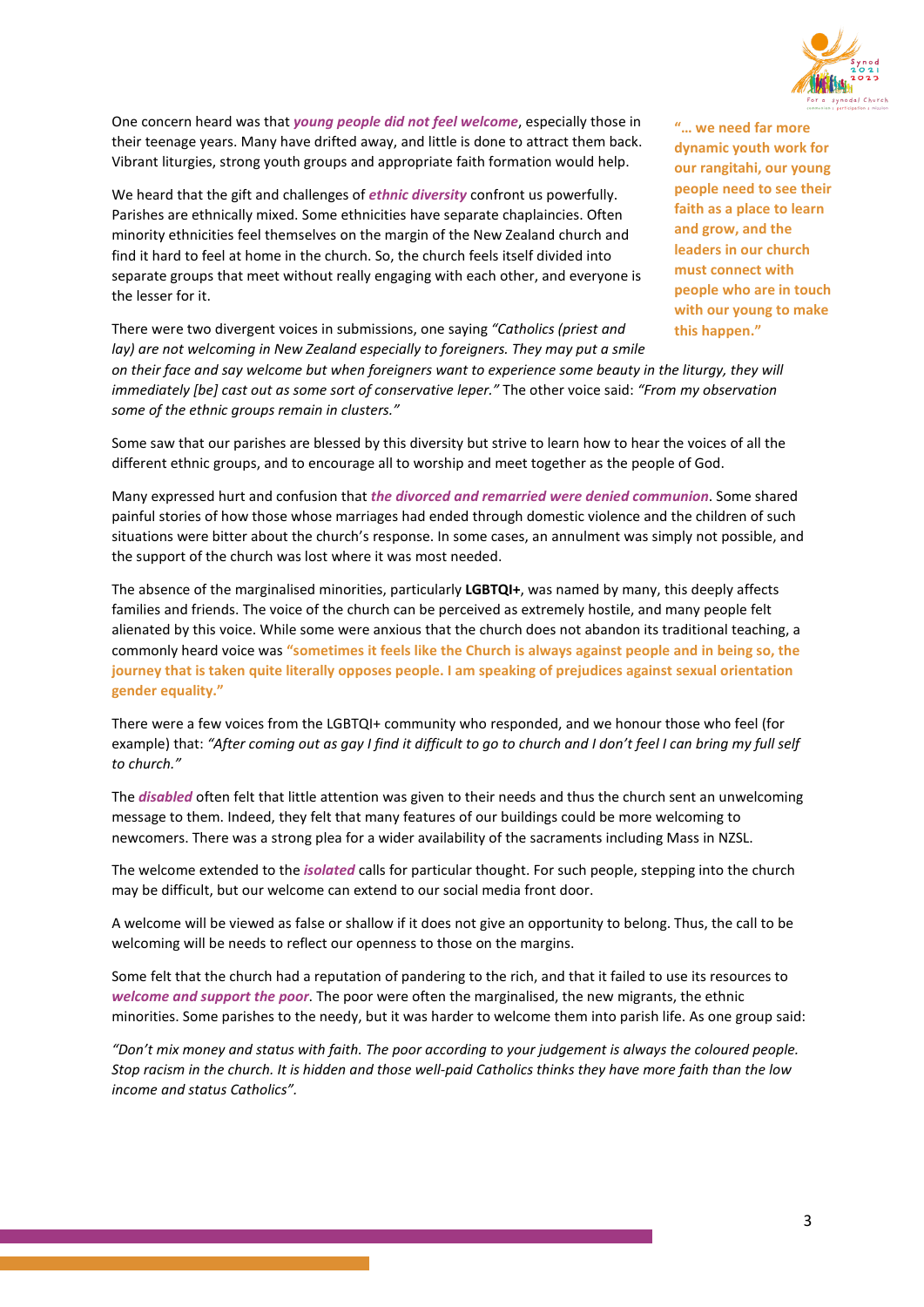

## DESIRE FOR A RICHER PARISH LIFE

We heard from many a desire for a richer parish life, with parish organisation focused on building a vibrant faith community where spiritual growth was nurtured, liturgy was inclusive and participatory, and schools were connected to the life of the Church.

There was an overall concern that some parishes no longer *nourished a caring and supportive community*, at a time when many people were seeking this. As someone commented: *"[We need] a parish that is prayerful and prays regularly in the service of its surrounding community … if the parish is to be in service to the community, then the parish must ask themselves: what is the Holy Spirit trying to achieve in the community? "* 

There was a significant concern that parish life engages children and young people. More attention is needed as to how to enable them to feel interested and involved in the mass. Some wanted to place baptism back into the mass, rather than as a private celebration.

Many felt that the church did little to *nurture and grow a strong personal spirituality*.

*"There is certainly a divide within the church, as someone who has not long returned to the church, I have found it quite difficult to grow spiritually because of it."*

It was felt that parishes missed out when they did not put energy into nurturing a life of faith and prayer. As one person commented, *"We all struggle one way or another on our journey and need to find ways outside of Mass and other formal liturgies to discern what the Holy Spirit is asking of us so that we can grow in our faith and contribute to the realm of God."*

Some of these concerns focused on *the desire that liturgy would truly reflect the changing New Zealand community*, including use of Te Reo, and inclusive language. The language of liturgy drew a broad range of comments. In particular the flat language of the current version was noted, and its lack of connection with our country:

*"Please! The liturgy needs a big shake-up. While people do a lot of sit-stand-kneel and respond during the service, they can in reality be totally disconnected. ... Can our services especially the Mass be made more vibrant?"*

*"In Aotearoa we need to acknowledge our tangata whenua and include Te Reo Māori in every single mass every day. I see it very rarely being used and it is token in its use now."*

Non-Inclusive language in the mass also drew a lot of comments.

Inevitably *music* produced some strong reactions. Many hoped that *"more lively music in hymns to be encouraged to keep the youth engaged."* And there was a desire that liturgical music reflect the diverse ethnicities and cultures of the contemporary parish. It was felt that good liturgy gave contemporary ways for people to tap into our rich tradition.

Other voices felt strongly that contemporary practices had deprived them of other historic forms of worship. There were great extremes in these comments, from those who wanted the restoration of the Latin mass, to others who wanted lively contemporary music.

Some observed a growing gap between the Catholic schools and the church. Schools were seen as a welcome aspect of welcoming community, but one that was no longer linked to parishes. The schools were sometimes a significant attractive factor, but the parish failed to benefit. One person commented: *"I have felt welcomed by the Church, but it did take a while for me to ... feel included and part of the parish. I have definitely felt welcomed by my local Catholic school community."* In many cases, the school was virtually the primary introduction to the faith, but lacking any strong links between the two, many students and their families are not integrated into the parish.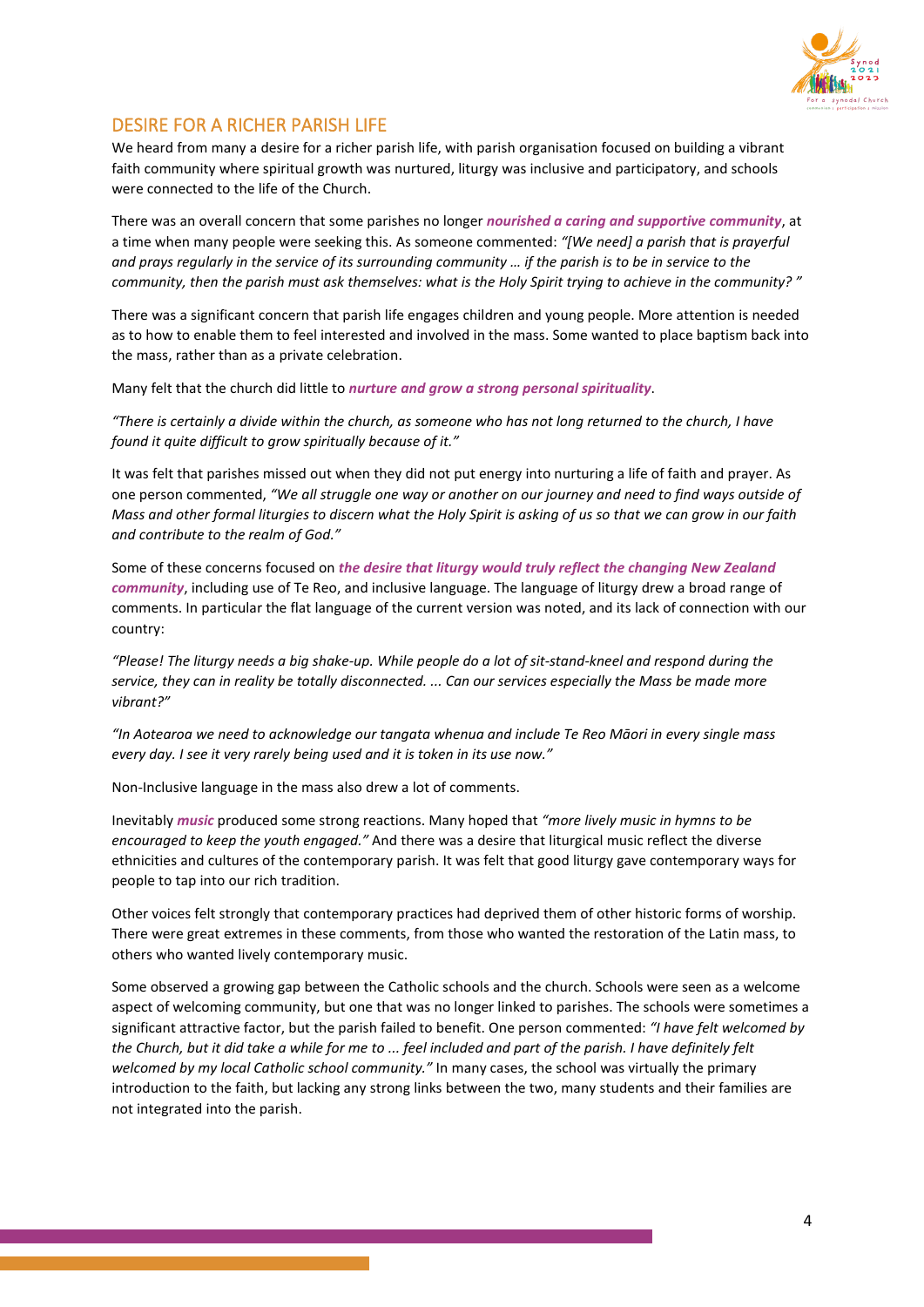

### FRUSTRATIONS AROUND CHURCH STRUCTURES

We heard of the frustrations of many at the form and function of Church structures, where the gifts and talents of many, particularly women, were ignored, and a narrow group were responsible for decisions.

Many used the word "hierarchical" about the church, and for this reason felt alienated from the structures. Some looked for a parish structure and a diocesan structure where *responsibility was shared by all*, even where their roles differed. In the parish, concern focused on the parish council. *"[We] lack structural mechanisms in the church to enable us to discuss and respond to change and new ideas... for example, parish councils need to be elected by the parishioners so that they are genuinely representative, not merely appointed by the priest."*

Another comment was that: *"The people of God need to be heard and understood. Therefore, it is desirable to have a participative leadership in our church that encourages consultation, listening, and praying together as a community for fruits that will meet the needs of the people."* 

Participants looked for more roles for laity in church bodies. As one said succinctly: *"To be a synodal church we need more lay participation in decision making."* Another commented: *"The Spirit is calling us to be a church in which leadership and governance are shared, but with lay people having equal voices – a truly co-responsible church at parish, diocesan and global levels."*

This would necessitate looking carefully at how decisions were made, and to be aware of cultural differences. We would need to accommodate different styles of dialogue, discernment and decision making to fully implement this.

Many were very aware the only way the church could achieve its mission was a sense of the ministry of the laity. They endorsed the vision of *all the baptised collaborating in mission*. They were well aware that laity could have loud voices in the parish, but they wanted to work together with others and with a sense of purpose. One frustrated voice commented: *"I am willing but don't know to do it on my own. I want to be a part of a group. It's hard to find ways to serve the community, which one wouldn't think would be so hard."*

Some expressed a desire to be involved in such ministries as anointing the sick, baptism, and speaking about their faith. Awareness of the shortage of priests often led to changed views about what laity could do.

**"We believe that parish priests are the key to the promotion of lay ministries and more participation of lay people. ... The other side of that is finding enough lay people prepared to be involved actively on an ongoing basis... the message of responsibility we all have for carrying out the mission of the church has to be put before us regularly in homilies."**

They were also aware of their own *lack of formation for mission*. They were frustrated that they had not been trained and empowered.

Many wanted a more bi-cultural church where *"…significant education be given ... to recognise and practise a bi-cultural way of operating within our faith communities; and developing and valuing these practices and opening up to also become a vital and active multicultural Catholic community."*

The role and status of women inevitably concerned many contributors, and we were struck by the many group submissions on this theme. Participants were very aware of how social expectations had changed and the church seemed out of line in many ways. Many were aware of newly open opportunities to serve as acolytes and lectors, but *they wanted women to be eligible to be appointed as deacons*, and some called for the priesthood to be open to women.

There was a collective feeling from the submissions that the institutional church has failed to reckon on the level of alienation of women that has taken place. As one group wrote, *"The institution has a long way to go and a lot of change to make before it could ever be seen by women outside the church as anything other than a malign influence on the wellbeing of women and children in general."*

Another hoped **"…that the Church ... show courage to address the 'consigning of women and other marginalised groups' to full participation in the true and full decision-making and the leadership of all levels of this community of faith."**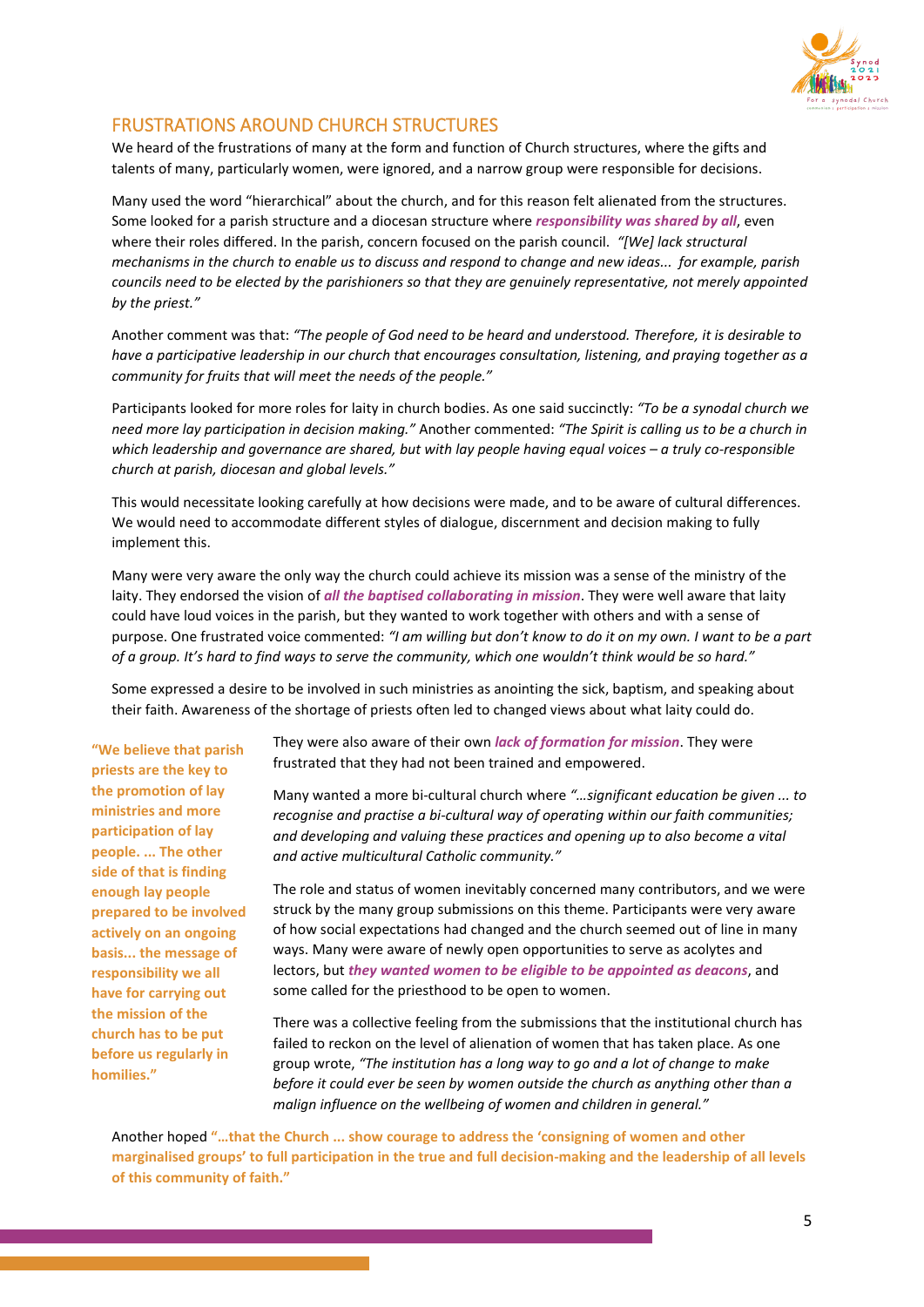

### FORMATION OF PRIESTS AND CLERICAL DOMINATION

We heard many concerns about the role that priests expected to play, and the dark shadow of clericalism. The call for better and ongoing formation of priests was loud.

Participants were well aware that priests were under great pressure, given the shortage of vocations and the busyness of parish life. Sometimes expectations seemed to reflect cultural differences, since some priests reflected the hierarchical structures of their home society, and some older priests found it difficult to adjust to new norms. Some noted that **"We need the clergy to lead – proclaim our faith boldly, without reserve. Without strong leadership and faith of the clergy, the faithful will not be effective/inspired."** 

Personal experiences were reflected in commentary of the role of the priests. Some priests inspire their congregations, work with them on the mission of Christ and respect the gifts and contributions of parishioners. Other priests seem to view the parish as existing to serve their needs. As some commented *"The priests need to remember we don't serve him, but he serves the community equally with no sense of entitlement …"*

The priest seemed to control the ethos in many parishes. As one said*, "Yes, I have felt welcomed many times in the past ... but all it took was one horrible priest to change all that."*

A great desire was expressed for priests to be constant in encouraging and supporting lay initiatives, as well as lay participation in ministry. Nothing is more crushing than priests who leave no room for lay involvement.

There were many comments on the quality of *homilies*. Some were very appreciative, but others were very disparaging. Some strongly opposed the ban on lay giving homilies.

The general opinion among participants was that many of these issues stemmed back to the processes of *priestly formation*. One comment called for *"Radical reform of priestly training. This should contain a much greater proportion of pastoral work in a parish. Psychology should have a more prominent place in the curriculum."*

Many believed that the vocation of priesthood should be open to married men, and that celibacy should be an option rather than the requirement. Some wanted the priesthood open to women. One group proposed that:

*"Suitably qualified and experience lay people including women should be members of pre-seminary assessment boards and take a critical role in relation to the selection, acceptance and formation of seminarians and participate in the evaluation team deciding suitability for ordination."*

Voices wanted training in cultural sensitivity. The pastoral and organisational needs of the parish called for better preparation, and formation needed more hands-on training. *"What training are priests given in how to do all of this; arrive, take stock, work with what is good and change what needs to change?"*

It is perceived that recently; the local church has done little to train lay people in theology and to enable them to contribute to the life of the parish and to contribute to society. So, there was a clear voice: *"… that significantly increased emphasis be placed upon accessible, high-quality education in faith, which draws upon contemporary theology and scripture study, being made available to communities."* Further *"[We need] adult education that is ongoing; discerning individual talents and inviting people to participate – which is more successful that general appeals for volunteers."*

Some hoped that the result would assist in breaking down the clericalism and help recognise the ministry of all the baptised.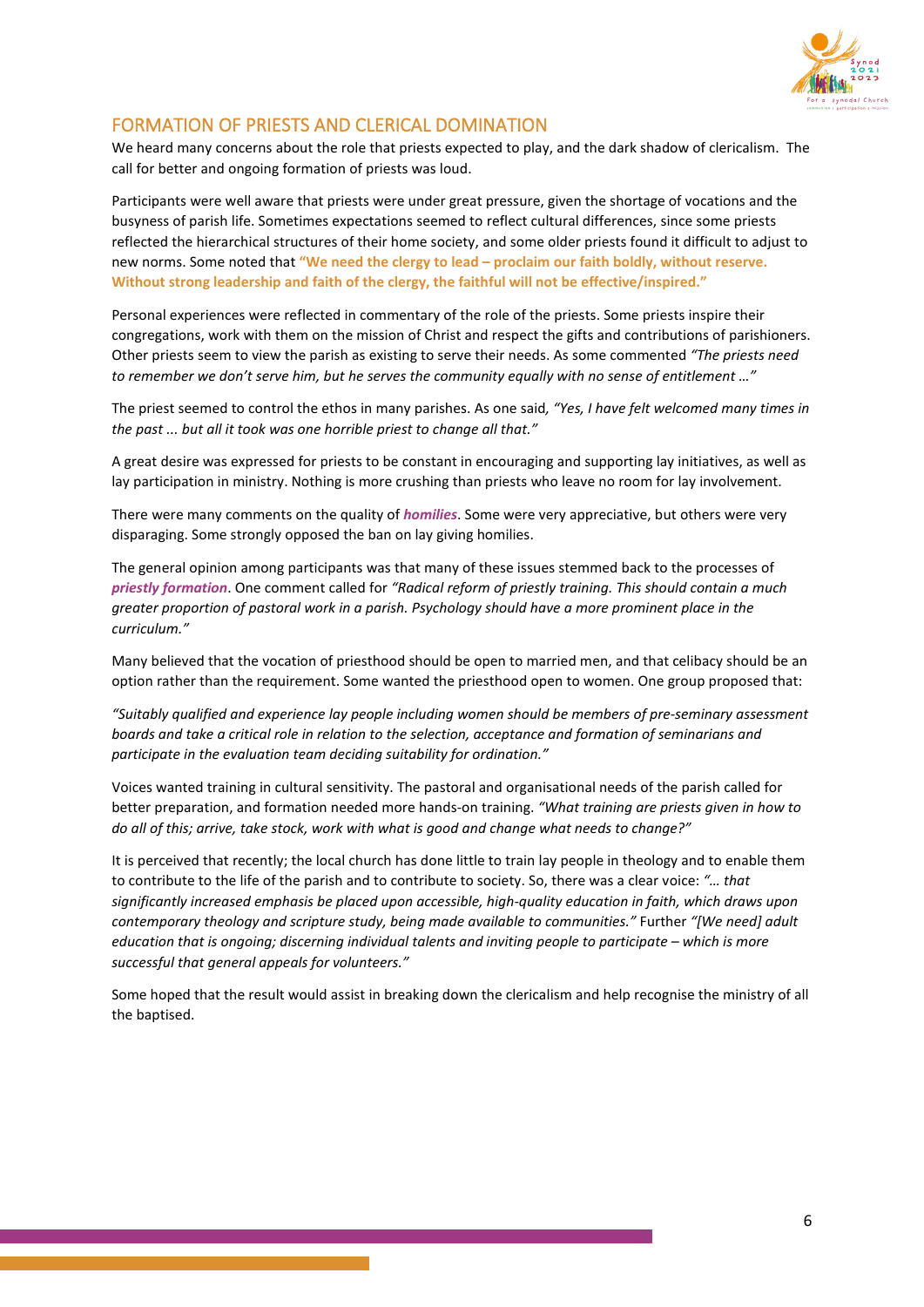

## COMMUNICATION AND OPENNESS TO THE WORLD

We heard concerns about how the church engaged with and spoke to concerns of the wider community.

Many participants were very aware of *the tarnished reputation of the church as a direct result of the scandals of abuse.* This has been an extremely painful experience for many Catholics. They felt the urgent need for the church to regain its lost image as an agency of care and support for the community. **" That abuse within the Catholic Church was dealt with better – it often makes me embarrassed to be associated with the church. ... By denying, downplaying & covering it up is hypocritical & hurts more people that the initial occurrence."**

And as another said: *"It is not an easy prospect to share our faith with secular people. There is prevailing mistrust and suspicion of the church. ... the scandals of abuse in the church and how poorly they were handled are all factors."* There were many comments along the same lines.

Unfortunately, the only public voice of the church in the eyes of many was its views on euthanasia, birth control, abortion, and aspects of human sexuality. Some called for some of these stances to be reconsidered. At one extreme someone called *for "Universally accept people's choices regarding their bodies (abortion, euthanasia) and their sexual orientation."*

Others were pleased that the church had not been swayed by secular opinion and felt that this was exactly how the church should be challenging secular attitudes *"We are at a crossroads with society. It is so easy to be drawn in with either the hype or the pressure and to give in to the immoral new ideologies in relation to gender, choice, sexuality, etc. As a church we have stood the test of time and it is extremely critical that we do not succumb to pressure."*

Several submitters simply wanted a more balanced emphasis, with the church speaking out on both pro-life and such issues as climate change and biculturalism. *"The Catholic church should reposition itself so that it becomes the number one 'go to' organisation when the media ... have any questions on social justice... At present we are usurped in this regard by many other Christian and non-Christian entities."*

On social and ethical issues, many felt the church would have more credibility if appropriate laity addressed the issues and were able to contribute to discussions at the episcopal level. They also felt that the internal language of the church needed to change, from dictates to encouragement. We heard clearly that *"there were no clear pathways of communication between the laity and the parish and diocese. For most ordinary laity there was no transparency in decision making."*

It was also noted that there was little links between local parishes.

Frequent comments noted that dialogue with other Christian denominations was rare. Many urged a recognition of the spirituality and community possible with other churches, which need not compromise Catholic traditions. Special mention was made with denominations with some parallels with the Catholic Church. *"In the 21st century it is not in the interest of the churches to work in isolation."*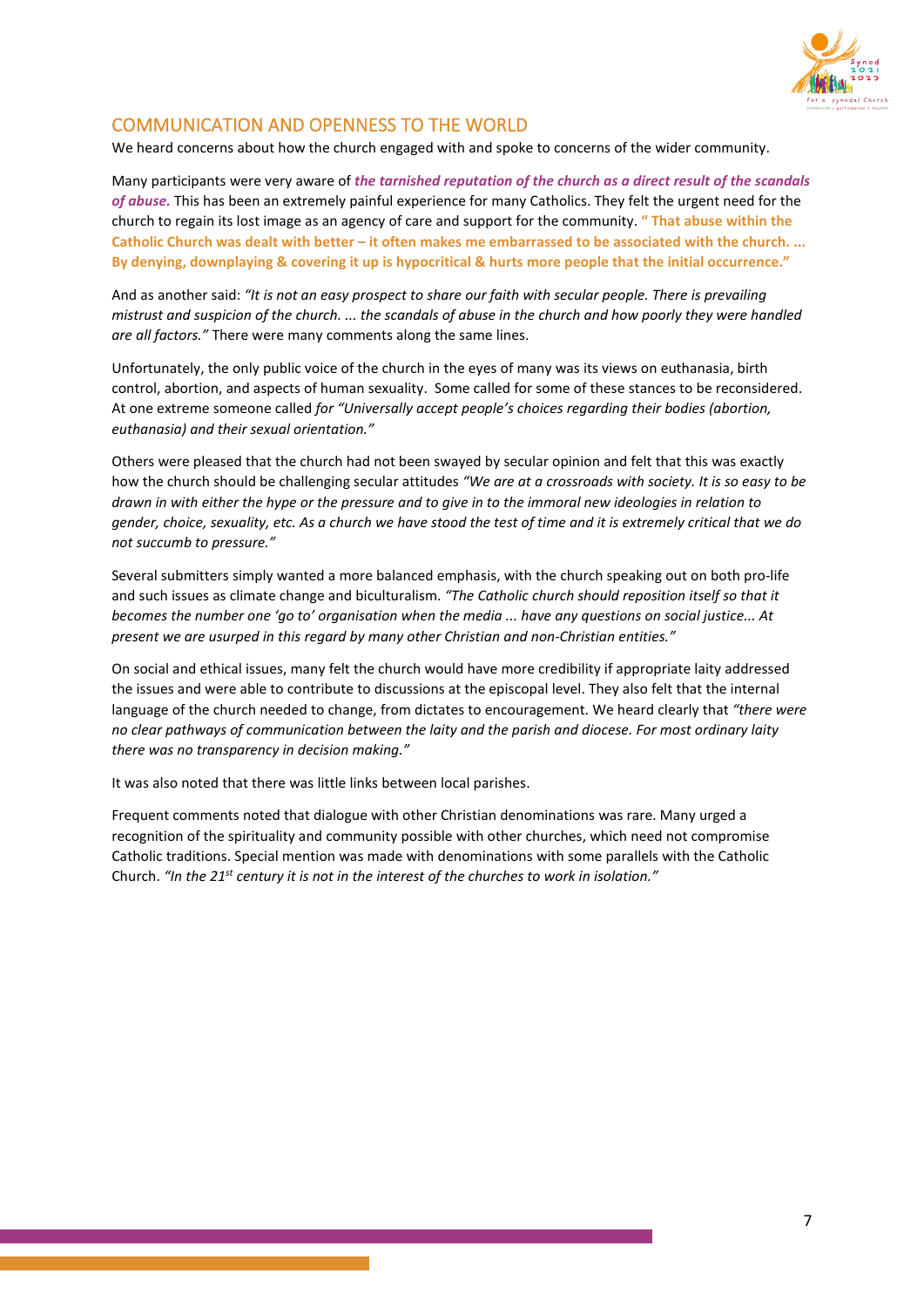

# **Tuia i te Rangi** Tuia i te whenua Tuia i te here tangata.

That it be woven in heaven That it be entwined on earth That it be interlaced as with the threads of all people.

# **CONCLUSION**

Having listened to the people of the Diocese of Auckland there are two concluding sets of matters to be further discerned and addressed.

- 1. The first matters are directed to the Universal Church. Across the threads of this synthesis strong voices brought forward several matters that the Spirit is calling the whole Church to further discern.
- 2. Secondly there are matters brought to light across this consultation process which call the local Church to action.

#### **Calls to the universal Church | To discern how we -**

- 1. Provide a scaffolding for formation of clerics that:
	- makes pastoral responsibilities the centre of formation
	- has suitable lay people part of pre-seminary assessment boards and evaluation teams deciding suitability for ordination
	- reflects local need
	- $\blacksquare$  includes formation in collaborative ministry
	- **E** is ongoing beyond ordination which includes spiritual formation
	- when required is particular to new situation e.g., moving to an intra-cultural experience
- 2. Explore the roles, responsibilities of clergy and who might take on these responsibilities that respect and honour sacramental orders in a manner that the ordained serve the people of God. This would include looking at
	- $\blacksquare$  the possibility of optional celibacy for priests
	- the possibility of the ordination of women
		- to the priesthood or at least diaconate
	- sharing some of the responsibilities for ministry with those not in orders
		- homilies by formed and appropriate people
		- offering Sacrament of the Sick
- 3. Welcome with compassion divorced and remarried Catholics to the Eucharistic table